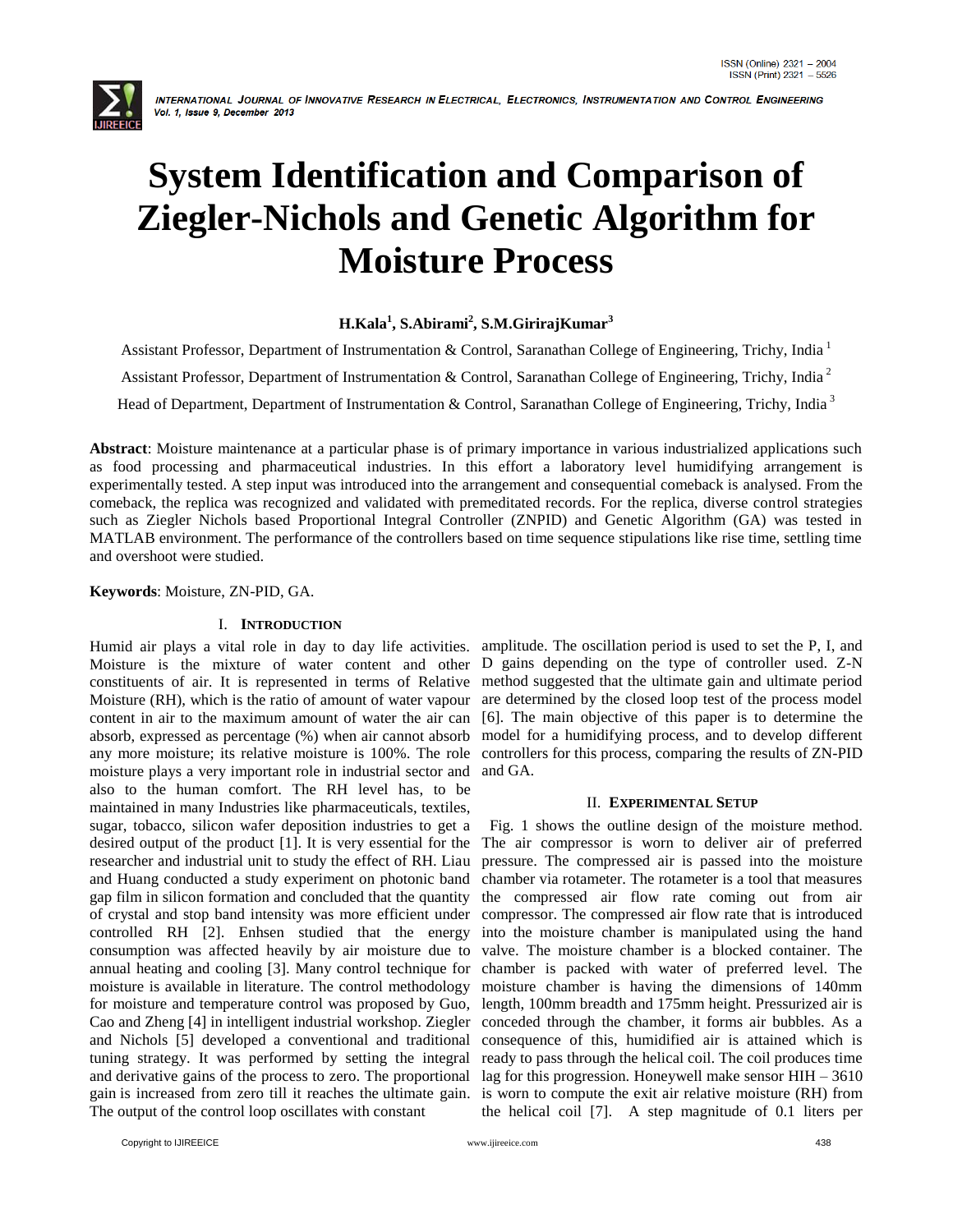

chamber. The exit air RH from the delay coil is calculated controller gain parameters. and recorded with reverence to time.



Fig. 1 Block diagram of the experimental setup

#### III. **SYSTEM IDENTIFICATION**

All The replica parameters were attained as recommended by Sundaresan and Krishnaswamy[8]. They anticipated a scheme where two points were elected from the graph subsequent to the time taken for the response to reach 35.3% and 85.3% of the eventual value that is  $t_1$  and  $t_2$ correspondingly. The subsequent equations are worn to guesstimate the time delay (θ) and time constant (τ) [9].

$$
\theta = 1.3t_1 - 0.29t_2
$$
  
\n
$$
\tau = 0.67(t_1 - t_2)
$$

The gain K is established by means of the ratio of change in output to change in input. The replica obtained is given as

$$
G(S) = \frac{184.64e^{-0.75s}}{50355+1}
$$

(1)

The attained replica was validated with the investigational records as shown in fig. 2 which shows minimum error between investigational and theoretical model. Based on the association of various data, the values of  $\Theta$  and  $\tau$  more or less diminish the divergence among calculated comeback and the replica. It is a step retort based scheme which avoids the exploit of point of inflection on the process step response to approximate the time delay [10].

#### IV.**CONTROLLER DESIGN**

The replica attained flawlessly describes the plant. The attained replica was worn to replicate diverse control schemes since it is obligatory to sustain the RH to a explicit value to accomplish the product excellence.

*A. ZN based PID Controller (ZNPID):*

Several methods have been recommended in literature for designing a controller of a plant. A Z-N tuning rule is a closed-loop tuning technique proposed by Ziegler-Nichols (1942) which is still worn at present in one form or another. The Z-N rules are measured merely as estimated settings for adequate control [6]. The customary Z-N tuning rule serves as the foundation for an forthcoming generation in PID technology. With Z-N tuning rules, engineers had a methodical and realistic way of tuning PID loops for enhanced concert. The Z-N rule serves as an aid for learning

minute (LPM) in air flow rate is abridged into the moisture PID tuning rule which produces fine values for the three PID

- 1.  $K_c$  -gain.
- 2.  $\tau_I$  –integral time constant.<br>3.  $\tau_D$  –derivative time constant.
- $\tau_D$  –derivative time constant.

Using the values of ultimate period  $P_u$  and ultimate gain  $K_u$ , Ziegler and Nichols prescribed the values ,  $\tau_I$  and  $\tau_D$ depending on the sort of controller used.

$$
K_u = \frac{1}{A}
$$
 - ultimate gain.  
\n
$$
P_u = \frac{2\pi}{\omega_{co}} = \frac{radians / cycle}{radians / sec} = \frac{sec}{cycle}
$$
 - ultimate period.

Zeigler and Nichols projected two methods namely step response and frequency method. Investigating step response scheme and in- depth gives profound perceptive understanding to new tuning rules [11]. Analysis of Z-N frequency response for tuning PI controllers have severe restrictions which could be trounced by a uncomplicated amendment for the progression where the time delay is expected [12]. The flaws of Z-N ultimate gain method are minute stability margin and it is a assessment and fault practice [13].

TABLE I ZN-PID CONTROLLER

| <b>Type of Controller</b>                            | $G_c(s)$               | $\mathbf{n}_n$ | K.,  | $K_d$          |
|------------------------------------------------------|------------------------|----------------|------|----------------|
| <b>Proportional</b><br>+Integral+Derivati<br>ve(PID) | $\tau_d$<br>$\tau_1$ S | $0.60K_c$      | - 11 | $\mathbf{u}_n$ |

*B. Genetic Algorithm:*

Genetic Algorithm (GA) is an optimization based intellectual system, which was established by Holland in 1970. GA is used to work out tricky tribulations rapidly and reliably. These algorithms are trouble-free to interface with existing simulations and models, and they are easy to hybridize. GA has three chief operations they are Selection, Crossover and Mutation, in addition to it has four control parameters: population size, selection pressure and crossover and mutation rate [14].

Copyright to IJIREEICE [www.ijireeice.com](http://www.ijireeice.com/) 439 Selection is made arbitrarily by selecting the chromosomes from the existing generation population which is to be integrated in the population of the next generation. In brief, the GA starts with a community of chromosomes known as the initial population. Taking into account time and computer power factors, population size is heuristically selected not more than 100 chromosomes. Then, the chromosomes of parameters are passed to the objective function and fitness function for evaluation. Among the chromosomes in the population, some of them will be arbitrarily selected [15]. This selection component in the GA guides the algorithm to the solution by preferring individuals with high fitness over low-fitness. In other words, the chromosome with higher fitness function value will have higher chances of being selected. Crossover is the process of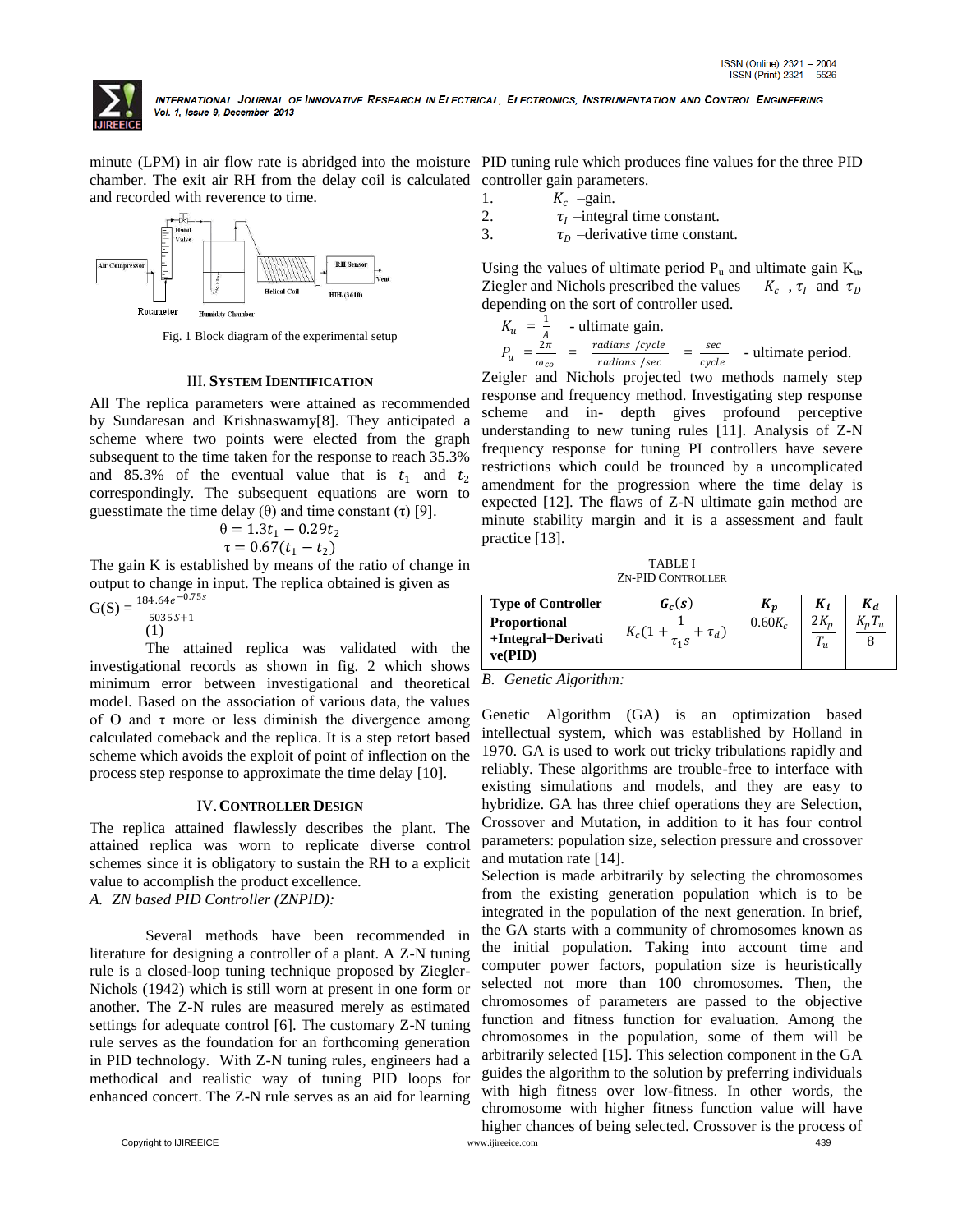

creating one or more offspring from the parents. The error involving the plant and the model. Since it is enviable crossover allows the parents to exchange their information for the industries like textile, food processing and by swapping the genes between the chromosomes. Simple pharmaceutics, diverse control techniques were intended and one point crossover method is used in this work. The last tested for this progression and compared for time domain component of the GA is mutation. Mutation can be defined specification. The normalized RH was in use for unit step as the random deformation of the chromosome by randomly response for the sake of simplicity. Fig. shows the changing its bit string value. This process is performed to comparison of diverse control schemes for the moisture avoid the algorithm from stuck at local minimum by process. introducing traits not in the original population [16].

## *Implementation of GA*

The values of  $K_p$  and  $K_i$  was found using GA. Controller Parameter are adjusted so as to minimize the error criterion, the objective function are also minimized [17]. It is determined that the controller settings are estimated and results are stable in a closed loop response.

## *Initialization of Parameters*

To start up with GA, certain parameters need to be defined. It includes the population size, bit length of chromosome, number of iterations, selection, crossover and mutation types [18] etc. Selection of these parameters decides to a great extent the ability of designed controller. The range of the tuning parameters is considered in the range of 0-10. Initializing the values of the parameters for this paper is as follows:

Population size – 100

Bit length of the considered chromosome – 6 Number of Generations – 100 Selection method – 'Maximum Geometric selection' Crossover type – 'Single point crossover' Crossover probability – 0.8 Mutation type –'Uniform mutation' Mutation probability  $-0.05$ 



## V. **SIMULATION RESULT**

Copyright to IJIREEICE [www.ijireeice.com](http://www.ijireeice.com/) 440 The replica was recognized for the moisture course of action using SK technique which ended with minimum



Fig. 3 Normalized values of ZN-PID and GA

TABLE III TIME DOMAIN SPECIFICATION

| <b>Time Domain</b><br><b>Stipulations</b> | <b>ZN-PID</b> | GA    |
|-------------------------------------------|---------------|-------|
| <b>Rise Time (sec)</b>                    | 0.9815        | 0.970 |
| Overshoot $(\% )$                         | 73.6%         | 39.1% |
| <b>Settling Time (sec)</b>                | 0.55          |       |

| <b>TABLE IIIII</b>  |
|---------------------|
| PERFORMANCE INDICES |

| Performance<br><b>Indices</b> | ZN-PID  | <b>GA</b> |
|-------------------------------|---------|-----------|
| IAE                           | 20.3556 | 13.8559   |
| ITA E                         | 37.0545 | 13.4245   |
| ISE.                          | 14.7596 | 12.5076   |

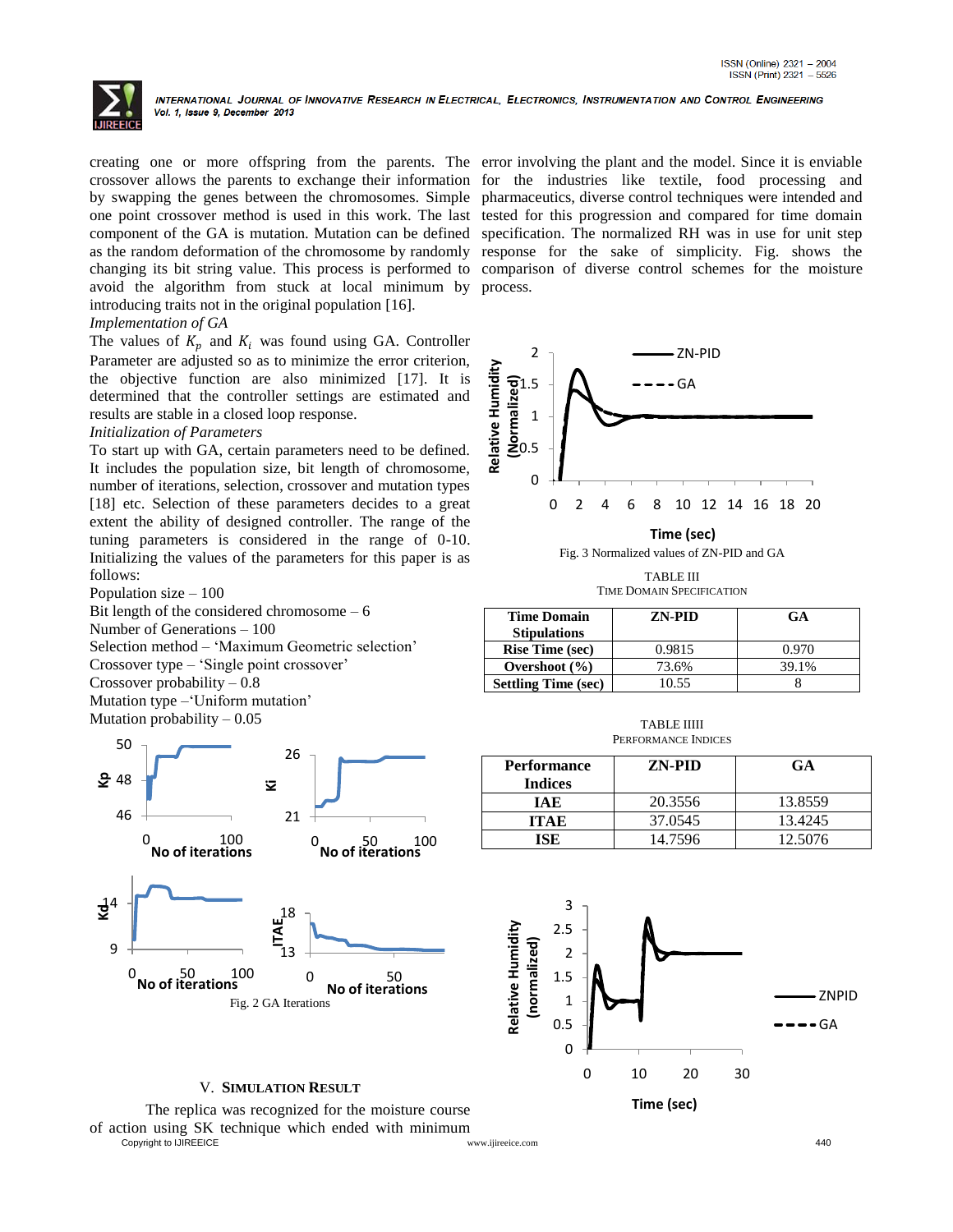



Fig.4 Servo and Regulatory Tracking.

TABLE IV ROBUST SPECIFICATION

| $+20%$ | <b>Specification</b> | <b>ZN-PID</b> | GA      |
|--------|----------------------|---------------|---------|
|        | <b>IAE</b>           | 19.1321       | 13.5043 |
|        | <b>ISE</b>           | 14.8245       | 13.1048 |
|        | <b>ITAE</b>          | 30.9233       | 12.4867 |
|        | <b>MSE</b>           | 0.0493        | 0.0435  |
| $-20%$ | <b>IAE</b>           | 21.8940       | 14.4479 |
|        | <b>ISE</b>           | 14.8652       | 12.0732 |
|        | <b>ITAE</b>          | 45.4957       | 15.5207 |
|        | <b>MSE</b>           | 0.0494        | 0.0401  |

From Table 2 and 3 it is obvious that even if lesser rise time and settling time is reported in ZNPID, it ended with massive overshoot which is not suggested. GA shows the best recital in terms of performance indices and time domain analysis compared with the controller ZNPID. Hence it is concluded that GA controller is best appropriate for the moisture process. Fig. 4 shows the curves of servo and regulatory tracking. Table 4 shows the robust specifications of  $\pm$  20%. A feature that is less frequently taken into concern is the capability to afford robust specification. The use of robust specification provides additional realistic recompense such as more controllable proof systems or more proficient automatic authentication algorithms.

## VI.**CONCLUSION**

Investigational cram on humidification and control of equivalent were prepared in laboratory extent. For the Moisture process, First Order plus Dead Time Process (FOPDT) was acknowledged by Sunderasan and Krishnaswamy (SK) method. For the attained Control Parameter, a tuning arrangement was fashioned. Tuning system is accomplished to interpolate and extrapolate the relation between control variable and the controller parameters over entire span of control variables. To end with, a detailed time-domain modeling of the Moisture

Progression was performed. Then the ZN based PID (ZN-PID) controller and Genetic Algorithm (GA) based PID controller was implemented in MATLAB and was simulated to verify its recital. Thus GA based PID controller was able to produce a consistent response regardless of parametric variations with minimum overshoots and minimum settling time, and also by means of performance index. It is proven GA gives better performance than ZN-PID. Servo and Regulatory problem for the given moisture process was also recognized for both GA and ZN-PID. Robustness Specification was also identified for the given process. As a future work we would design this process for different controllers like Model Predictive Controller (MPC), Particle Swam Optimization (PSO) etc.

## **ACKNOWLEDGMENT**

Causal Productions wishes to acknowledge Dr.S.M.Giriraj Kumar for developing and simulating GA and also our sincere thanks to Mr.S.Venkatesh who has suggested the moisture process theme.

#### **REFERENCES**

[1] Ballaney, P. L., 2002. Refrigeration and air conditioning -  $13<sup>th</sup>$ Edn.,Khanna Publishers

[2] Liau,L.C.-K, Y.-K.Huang., 2008. Process optimization of sedimentation self-assembly of opal photonic crystals under Relative Humidity - Controlled environments ,Expert Syst.Appl,35: 887-893.

[3] Enshen, L., 2005. Research on the influence of air humidity on the annual heating or cooling energy consumption,Bulid.Environ, 40: 571- 578.

[4] Guo, Y., D. Cao., and G.Zheng., 2009. Application of intelligent control techniques for temperature- humidity control in industrial Worshops, Symp.Intelligent information technology and security informatics,Moscow,:192-194,Jan.

[5] Ziegler, J.G., N. B. Nicholas, 1942. Optimum setting for automatic controller, Transaction ASME, 64:759-768.

[6] Coughnwar, D.R and Steven E.Leblanc, 1991. Process system analysis and control,2<sup>nd</sup> edn,Mc-Graw-hill,International Edition.

[7] Kala.H, Abirami.S, Muthumari.S, Venkatesh.S, 2012. Model Identification Comparison of Different Controllers for Humidity Process, International Conference on Electrical Sciences(ICES'2012).

[8] Sundaresan, K.R and P. R. Krishnaswamy, 1978. Estimation of time delay, time constant parameters in time,frequency and laplace domain, can J.Chem Eng, 56:257.<br>[9] Nithya, S.,

[9] Nithya, S., AbhaySingh.Gour, N.Sivakumaran, T.K.Radhakrishnan, T.Balasubramanian and N.Anantharam, 2008. Design of intelligent controller of nonlinear process, Asian Journal of Applied Science, 1: 33-45.

[10] Seborg, D. E., T. Edgar and D.A.Mellichamp, 1989. Process Dynamics and control, Whiley series in chemical engineering, ISBN:0- 471-86389-0.

[11] Astrom, K. J., T. Hagglund, 2004. Revisiting the Ziegler-Nichols step response method for PID control, Journal of Process Control, 14: 635–650.

[12] Astrom, K.J., T. Hagglund, 2004. Revisiting the Ziegler-Nichols tuning rules for PI control- part II the frequency response method, Asian journal of control, 6: 469-482.

[13] Finn Haugen., 2010. Comparing PI tuning methods in a Real benchmark temperature control System, Modeling, Identification and control, 31: 79-91.

[14] Zhang Jinhua, Zhuang Jian, Du Haifeng, Wang Sun'an, 2009. Self-organizing genetic algorithm based tuning of PID controllers, Information Sciences, 1007–1018.

Copyright to IJIREEICE [www.ijireeice.com](http://www.ijireeice.com/) 441